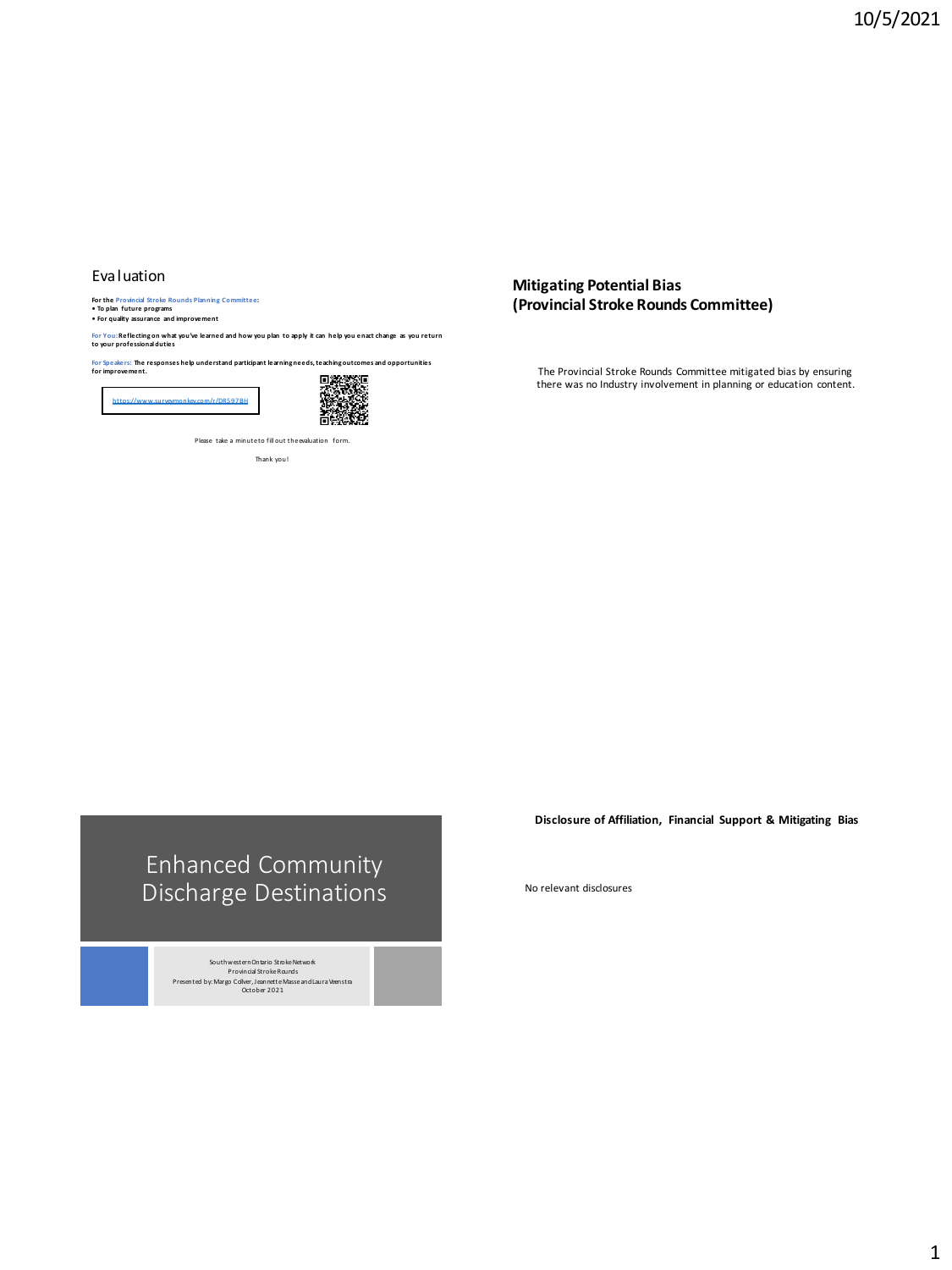



Ongoing rehabilitation beyond 6 months after stroke leads to further gains in function and prevents decline (Teasall et al., 2015)

Stroke survivors were being discharged home without access to adequate ongoing rehabilitation services

Inconsistent availability of community services and lack of flow

Community Stroke Rehabilitation Teams<br>(South West Local<br>Health Integration<br>Network)



Specialized expertise, coordinated teamwork and a personalized approach to supporting stroke survivors in their communities.

Key System Challenges

Availability of exercise equipment suitable for a disabled population (eg. NuStep bike, etc.)

Community Stroke Rehabilitation Team identified lack of discharge options available to clients resulting in upstream issues, eg re-referrals and longer wait lists

Limited options for physical exercise for stroke survivors with residual impairments

Limited access to transportation a barrier to accessing services

Lack of available, accessible, organized secondary stroke prevention education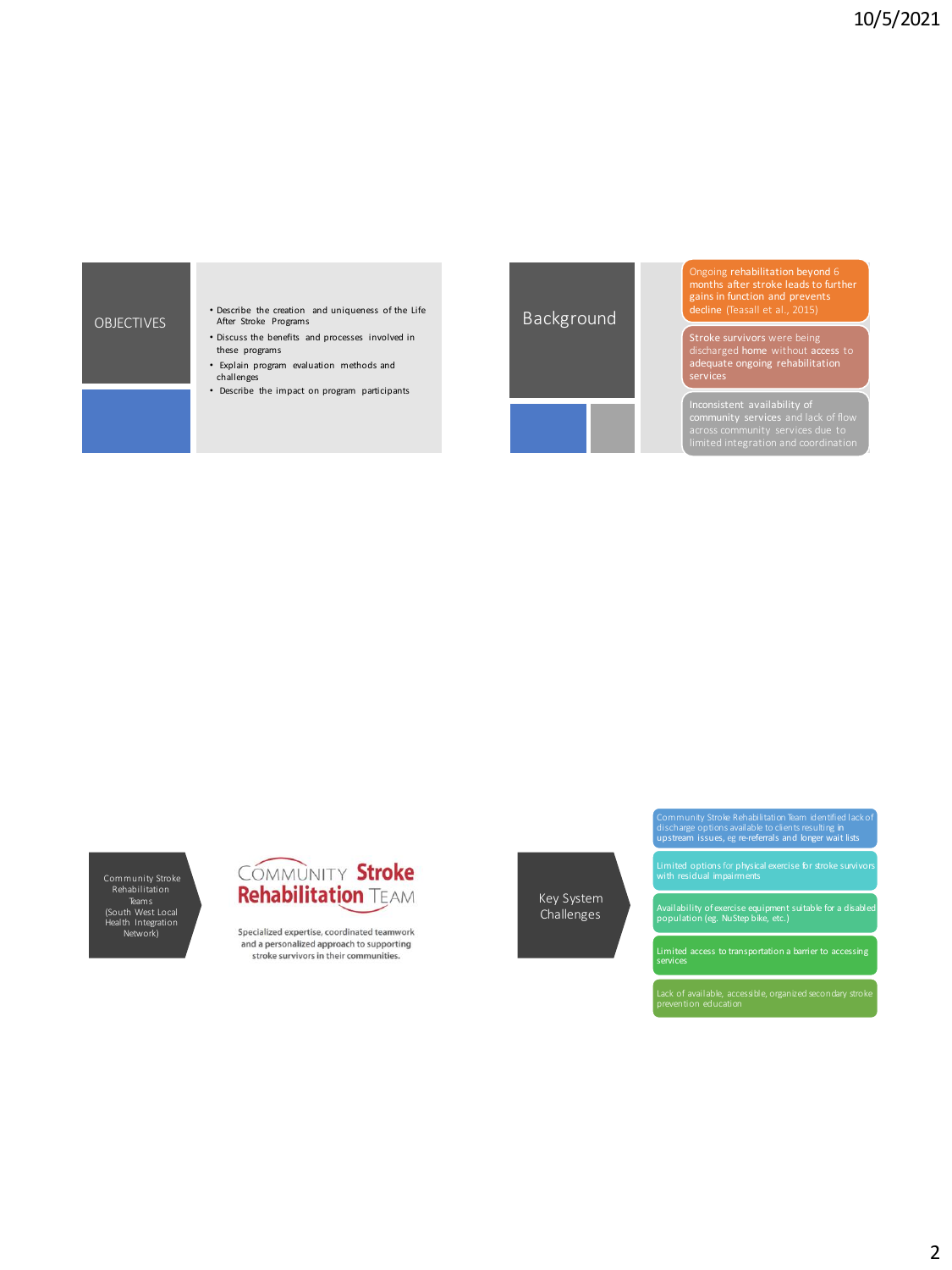Building on ADP Foundation Adult Day Services presented as an underutilized component of the stroke

Adult Day Program mandate already included the goal of maximizing function

Day Program staff familiar with stroke survivors

Day Program environment adapted easily to incorporate promoting/maintaining functional recovery



# Creation of the Program

Referrals originally through Community Care Access Centre

Successfully negotiated with South West LHIN for referrals to come directly from Community Stroke Teams (professional stroke therapists)

Needed to differentiate ourselves from regular Adult Day Programs

Surveyed program clients and the winning name was:

*LIFE AFTER STROKE*



# Benefits

Support provided by peers allows clients to adjust to changed condition/new normal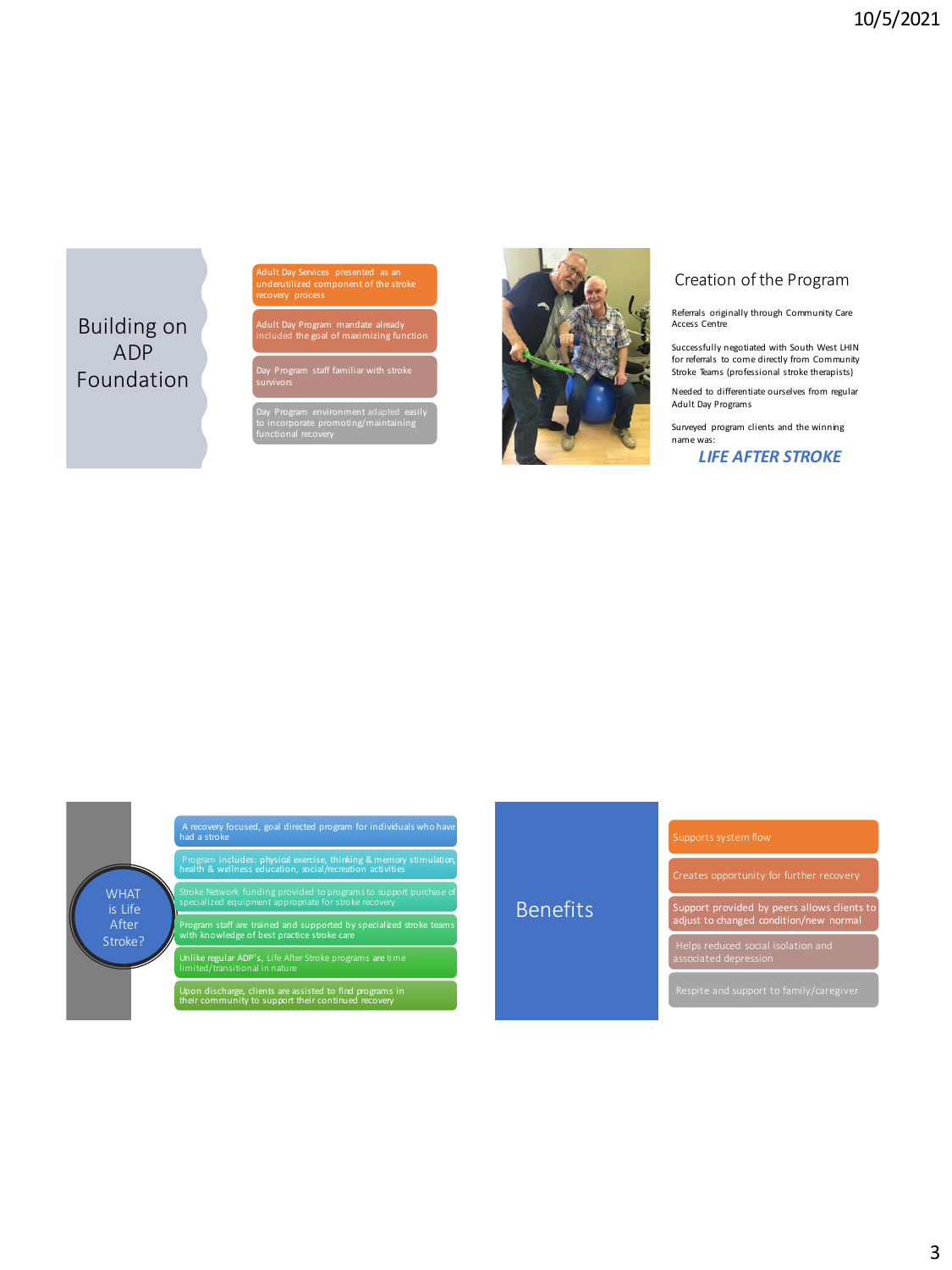# WHO?

HOW?

Stroke Survivors who have completed outpatient or community-based stroke rehab and would benefit from additional support and a supervised

Participants must be able - and *motivated* - to actively participate in the program

Participants have identified goals for their continued stroke recovery

Provides an exit strategy from community-based and outpatient rehabilitation

Partnership ensures availability of specialized<br>consultation, support and training as needed

Warm referrals and ongoing relationship between Life After Stroke and Community

Reduced vascular/chronic disease through exercise and Secondary Stroke Prevention education

# CSRT refers client, sets up tour/trial of LAS and accompanies stroke survivor to program

CSRT and LAS staff determine eligibility based on initial warm referral visit and program's ability to manage client's level of care.

CSRT completes referral and sends with discharge summary to LAS program

Rehab Assistant assigned as contact for LAS staff to connect for support, questions, concerns, etc.

# Community Stroke Team Support to Life After Stroke Programs

CSRT staff provide a warm hand off and transition support for participants

WHY?

1:1 support to introduce staff to participant's prescribed exercises (CSRT binder)

Demonstration/training of stroke best practice techniques

group education sessions

observe program in action and provide support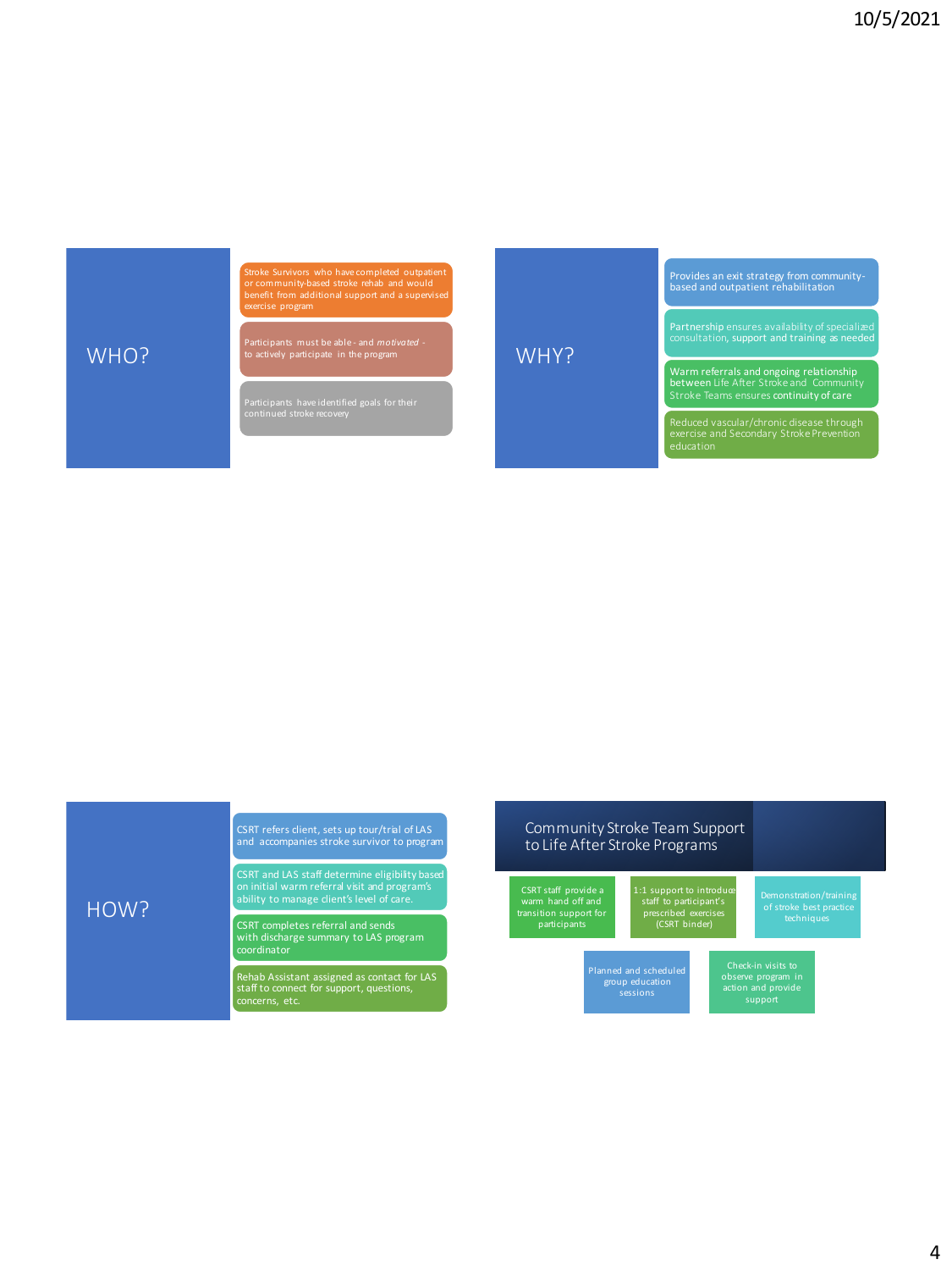# New Program Sample Training Schedule

Members of the CSRT (PT, OT, SLP, SW, RN, TR, RT) provide Education Sessions on the following:

- **What is A Stroke?** (nutrition information, health & bp monitoring etc.)
- **Lower Extremity & Mobility** (Intro to FAME/PRES, transfers, adaptive aids)
- **Cognition** (post stroke behaviour change, pain, perception, ADL's)
- **Upper Extremity** (adaptive aids, exercise equipment, proper support techniques)
- **Communication and Swallowing** (safe swallowing strategies, supported conversation techniques)
- **Coping and Adjustment** (post stroke depression, changes in mood, peer support)

Followed by yearly Refresher Days to address identified Learning Needs

# Outcomes & Evaluations

Outcomes include Functional Independence Measure (FIM) and Return to Normal Living Index

(RNLI)

ce, discharge and 6 months po discharge

LAS participant's recovery evaluated based on these outcome measures





# Sample of LAS Participant Scores

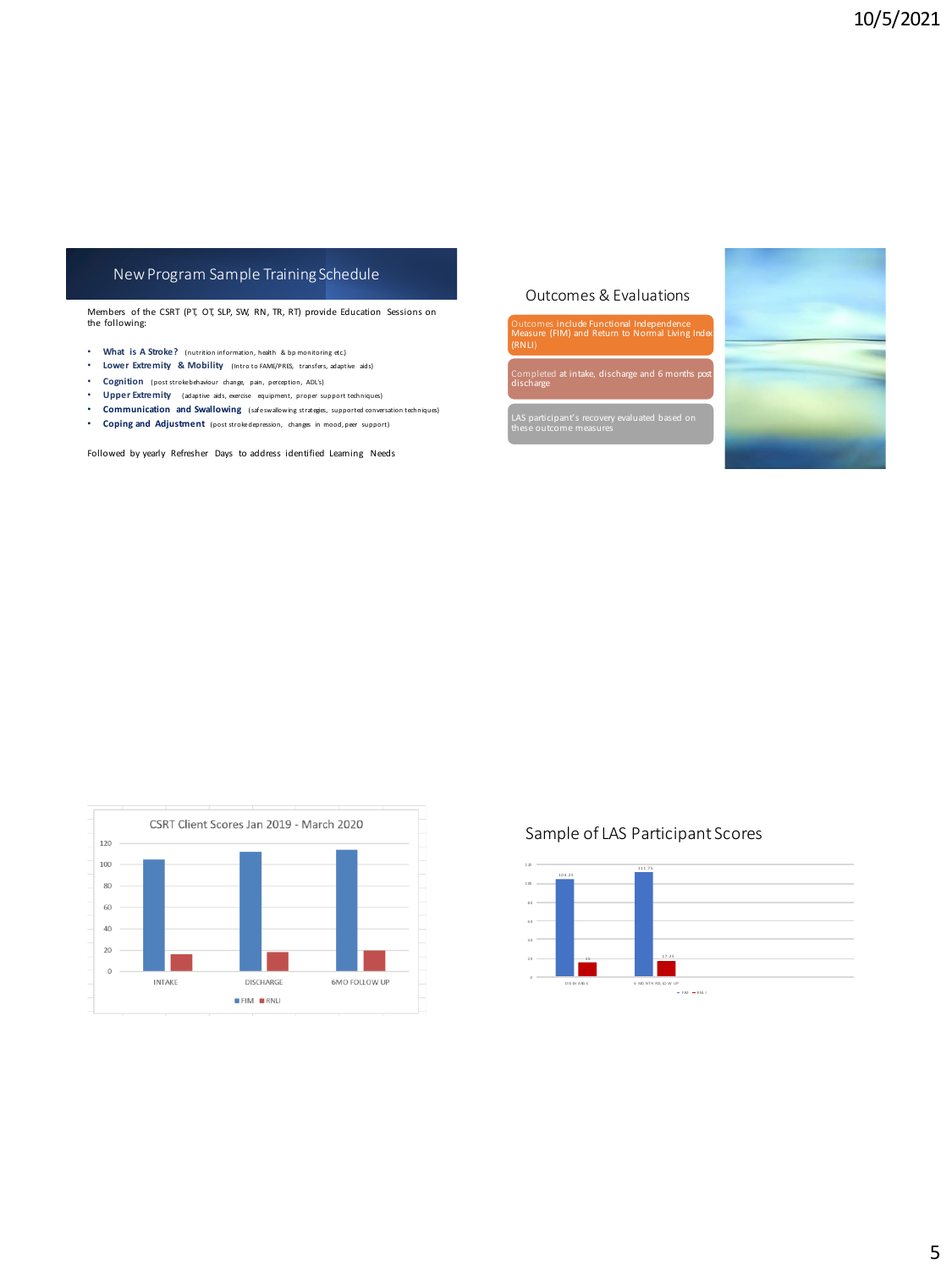# LAS Outcomes & Evaluations

LAS facilitators complete Quality of Life Measurement at Intake and discharge

Areas measured include: mobility, self-care, usual activities, pain/discomfort, anxiety/depression on a scale of 1 to 5.

Score can indicate 5 levels of perceived problems. (mobility, self care, usual activities, pain, depression/anxiety)







# Suggested Equipment

| Nu-step                               |
|---------------------------------------|
| <b>Tread mill</b>                     |
| Hand Rike                             |
| Upper Extremity Exercise / GRASP Kits |
| Free Weights                          |
| Practice Staircase                    |
| Wii. X-box games/accessories (TV)     |
| Therabands and Exercise Balls         |
| <b>Blood Pressure Monitors</b>        |
| Activator poles                       |
| Cognitive Work Sheets                 |
| Recreation supplies                   |
| Aphasia Friendly Tools                |

ACTIVATOR POLES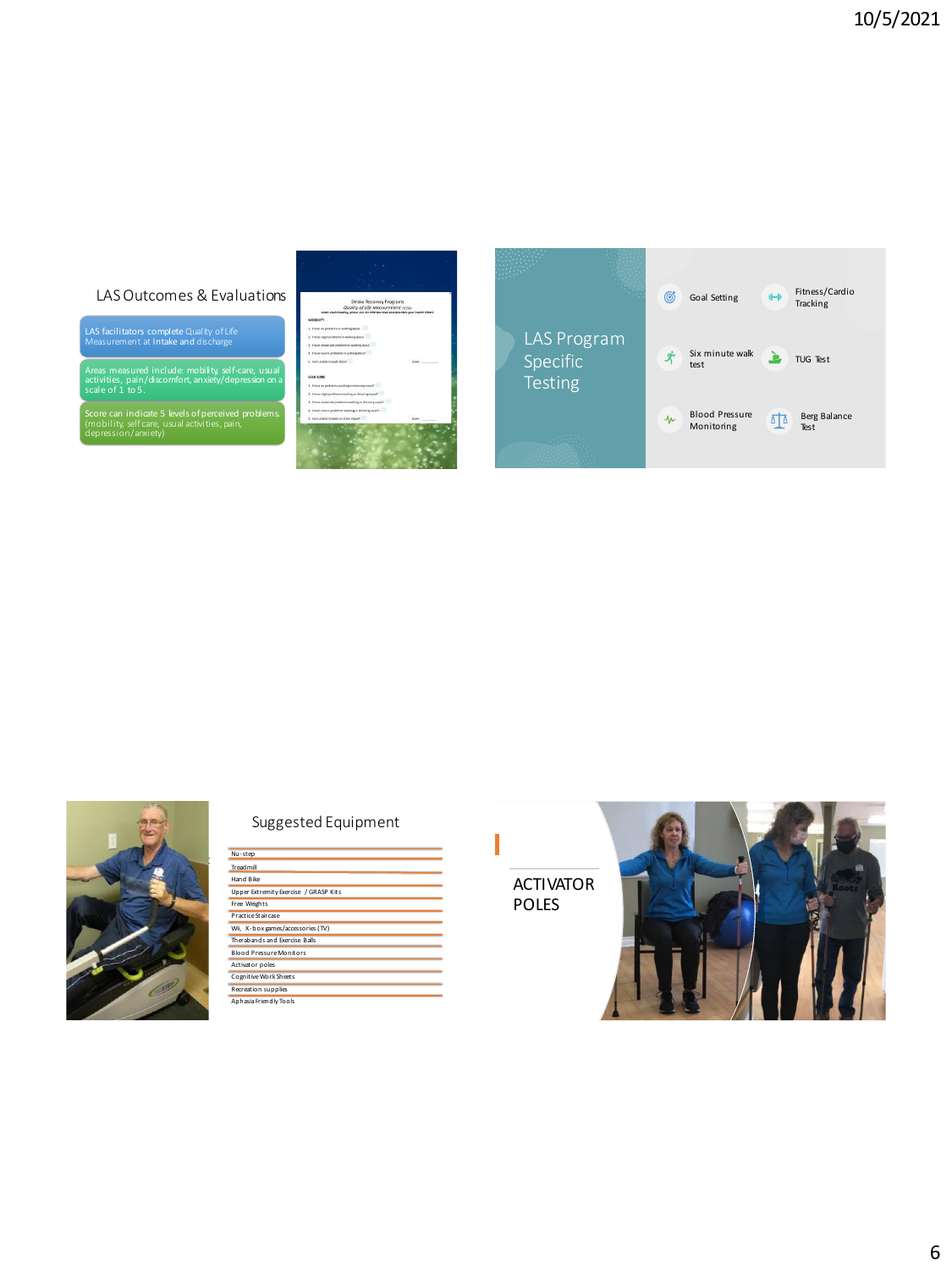# Video/Client Testimonials

One Care - Stroke Program - Clinton, Ontario – YouTube <https://www.youtube.com/watch?v=BSoth1AjiKA> Discharge



(the hardest part!)

Clients are informed at intake that program is time limited in nature

Life After Stroke Program staff monitor client goals and work with CSRT team to determine fitness for discharge

Reality is if no wait list, dients can remain in<br>program

Clients supported to find appropriate resources in community to continue their recovery egexercise programs

# Life After Stroke Success Story



# Life After Stroke Success Story